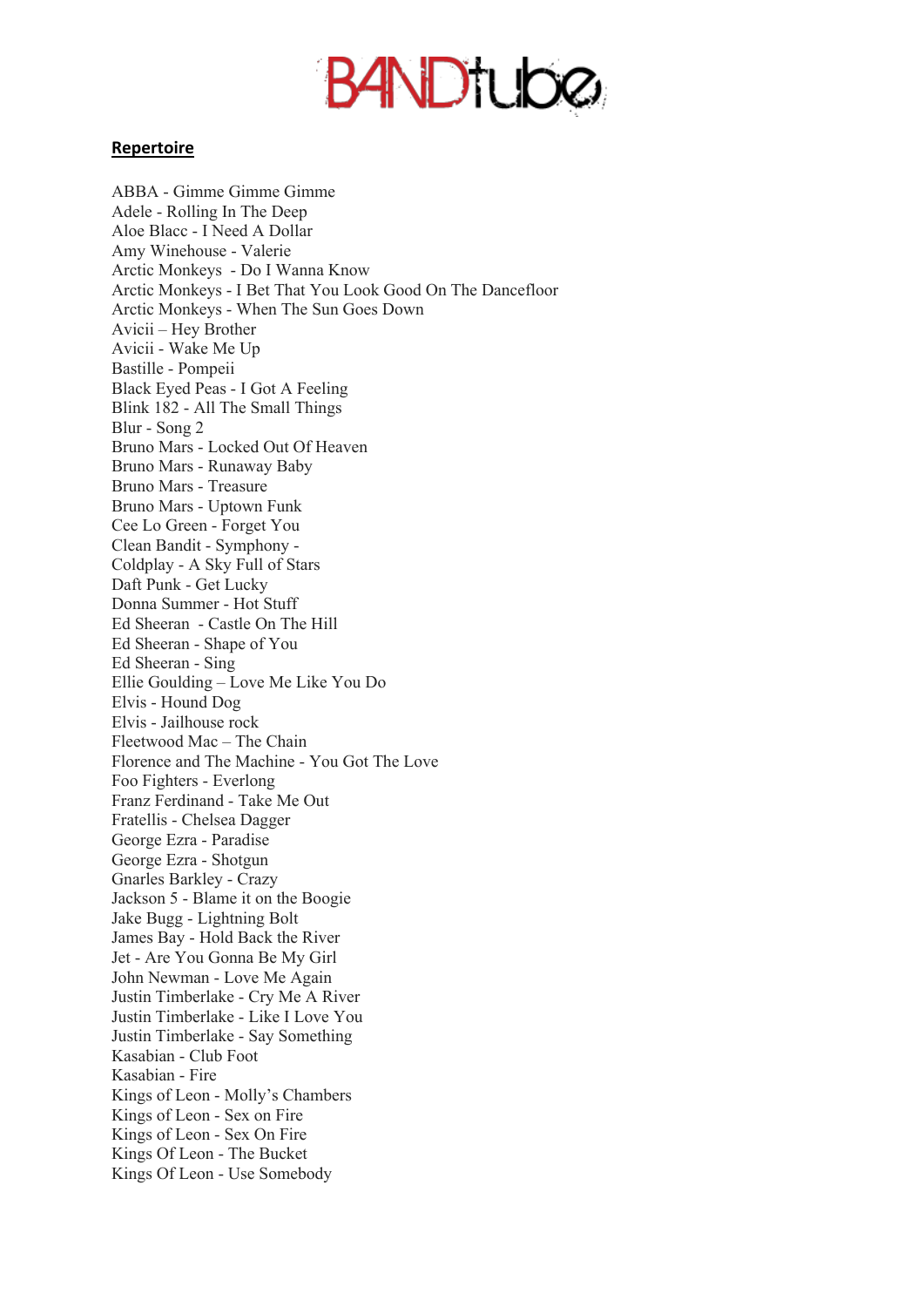

Lenny Kravitz - Are You Gonna Go My Way Maroon 5 - Moves Like Jagger Maroon 5 - She Will Be Loved Maroon 5 - Sugar Michael Jackson – Billie Jean Michael Jackson – The Way You Make Me Feel Michael Jackson –Smooth Criminal Mumford and Sons - I Will Wait Mumford and Sons - The Cave Muse - Time Is Running Out Oasis - Don't Look Back In Anger Oasis - Morning Glory Oasis - Live Forever Rolling Stones - Gimme Shelter Oasis – Wonderwall One Direction - Drag Me Down One Republic - Counting Stars Paolo Nutini - Scream Phantom Planet - California Pharell - Happy Plan B - She Said Red Hot Chili Peppers - By the Way Reef - Place Your Hands Robin Thicke - Blurred Lines Royal Blood - Figure It Out Blur -Song 2 Sam Smith - Like I Can Shawn Mendes - There's Nothing Holdin Me Back Stereophonics - A Thousand Trees Stereophonics - Dakota Stereophonics - Just Looking Stereophonics - Local Boy In A Photograph Stevie Wonder - Superstition Supergrass - Alright Taylor Swift - Look What You Made Me Do The Beatles - Come Together The Beatles - Drive My Car The Beatles – Twist And Shout The Clash - Should I Stay Or Should I Go The Hives - Hate To Say I Told You So The Killers - All These Things I've Done The Killers - Human The Killers - Mr Brightside The Killers - Somebody Told Me The Kinks - You Really Got Me The Kooks - Naïve Arctic Monkeys - When The Sun Goes Down The Lumineers - Ho Hey The Monkees – I'm A Believer The Streets - Fit But You Know It The Strokes - Last Night The Weeknd - I Can't Feel My Face The White Stripes - 7 Nation Army The Who – My Generation